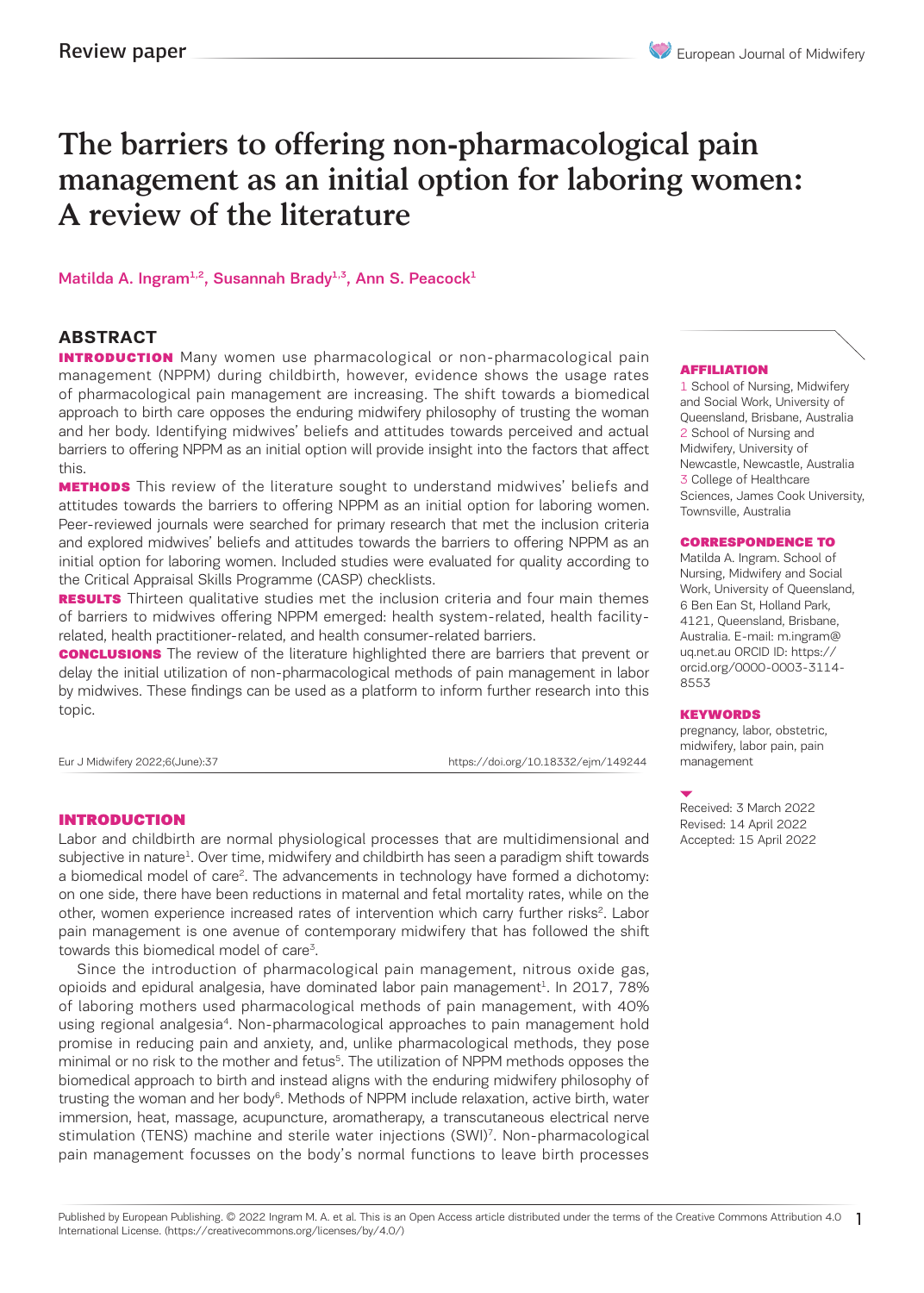undisturbed<sup>6</sup>. By doing so, the woman's experience can be transformed from one of enduring pain to functional discomfort<sup>8</sup>. Labor pain management is a central concern and source of anxiety for expectant mothers, making it a challenge in midwifery care<sup>1</sup>. Because midwives have the opportunity to build rapport and trust with women throughout their labor, midwives play a central role in decision-making surrounding methods of pain management during labor<sup>8</sup>. By offering and encouraging the use of methods of NPPM strategies, midwives are able to promote and build a positive experience of childbirth<sup>8</sup>.

Pharmacological pain management has been shown to carry associated risks such as perceived lack of maternal control, delayed onset of the second stage of labor and increased further interventions such as instrumental birth<sup>9</sup>. Despite the associated risks with pharmacological methods, it appears the risk-to-benefit ratio of nonpharmacological and pharmacological management options are often overlooked by the woman whose priorities lie with the efficacy of pharmacological pain management techniques<sup>9</sup>. Statistical data show a 2% increase in the use of pharmacological methods of pain management and an 8.2% increase in the use of regional analgesia in Australia between 2011 and 2017<sup>4,10</sup>. These statistics are demonstrative of the increasing dependence women place on pharmacological pain management, prompting investigation into the cause of recent increases<sup>4,10</sup>.

One factor contributing towards the increased use of pharmacological pain management is the shifting paradigm of midwifery<sup>11,12</sup>. Women have different attitudes towards childbirth and these attitudes are influenced by the societal culture of birth $11$ . In general, there has been a paradigm shift towards an obstetric-dominant and medicalized approach focused on risk management $12$ . This has seen increased use of medical interventions such as electronic fetal monitoring systems, induction of labor and regional analgesia $^{11}$ . Although these advancements have seen a reduction in maternal and fetal mortality rates, they have also increased surveillance of not only the mother and baby, but the process of labor itself<sup>12</sup>. This risk-averse medical model is leading to a culture shift in women's attitudes and expectations of birth such that women are losing confidence in their ability to give birth and to cope with labor pain $11$ .

There are a variety of barriers preventing midwives from implementing NPPM13. Many midwives do not believe NPPM methods work in relieving pain compared to pharmacological approaches<sup>5</sup>. Additionally, midwives perceive non-pharmacological approaches as timeconsuming and due to excessive workloads, insufficient staffing and clinical time constraints, do not feel time allows for NPPM methods $14$ . A third concern is environmental barriers, such as inappropriate design and layout of birthing rooms<sup>12,15</sup>. Literature and clinical practice suggest there lies an area for inquiry surrounding the barriers to using NPPM in labor5. This review aims to provide a synthesis of evidence pertaining to midwives' beliefs of and attitudes towards the barriers to offering NPPM as an initial option for laboring women.

# **METHODS**

**Aim**

This review of the literature aimed to provide a synthesis of the evidence pertaining to midwives' beliefs and attitudes towards the barriers to offering NPPM as an initial option for laboring women.

#### **Search strategy**

An electronic database search was conducted using PubMed, Cumulative Index of Nursing and Allied Health Literature (CINAHL), Excerpta Medica Database, and Joanna Briggs Institute. Key search terms included: midwifery, midwife, barrier, obstacle, pain relief, pain management, analgesia and labor. Synonyms and truncations of these keywords were used, and database-specific medical subject headings (MeSH) were also included. Included studies had to be primary research that focused on midwives', nurses' or nurse/ midwives' perceptions of barriers<sup>16</sup>. Based on the current midwifery model internationally, both nurses and midwives work within the birth setting; as such, the population as defined in the inclusion and exclusion criteria included nurses, midwives or nurse/midwives that cared for women in labor<sup>17</sup>. Included studies had to be published between 2010 and 2020, written in English, available to be read in full, sourced from peer reviewed journals and be evaluated as moderate or high quality according to the CASP checklists<sup>18-20</sup>. The inclusion and exclusion criteria are detailed in Table 1.

NPPM methods include an application of a heat source, hydrotherapy, acupressure, acupuncture, hypnosis, relaxation, massage, yoga, TENS, aromatherapy, SWI, and birth balls<sup>21</sup>. Some studies discussed the barriers to NPPM

### *Table 1. Inclusion and exclusion criteria for inclusion in the review of the literature*

| <b>Item</b>          | <b>Inclusion criteria</b>                                                                                   | <b>Exclusion criteria</b>                                                  |  |
|----------------------|-------------------------------------------------------------------------------------------------------------|----------------------------------------------------------------------------|--|
| Population           | Midwives, nurses or<br>nurse/midwives caring<br>for women in labor                                          | Midwives, nurses, or<br>nurse/midwives not<br>caring for women in<br>lahor |  |
| Source               | Published in peer<br>reviewed journals                                                                      | Not published in peer<br>reviewed journals                                 |  |
| Publication<br>dates | Published between<br>2010 and 2020                                                                          | Published prior to 2010                                                    |  |
| Language             | Published in English                                                                                        | Published in languages<br>other than English                               |  |
| Availability         | Full text available                                                                                         | Full text unavailable                                                      |  |
| Study design         | Primary research that<br>focuses on midwives',<br>nurses' or nurse/<br>midwives' perceptions<br>of barriers | Secondary research                                                         |  |
| Quality              | Studies evaluated as<br>moderate or high quality<br>according to the CASP<br>checklists                     | Studies evaluated as<br>low quality according to<br>the CASP checklists    |  |

CASP: Critical Appraisal Skills Programme.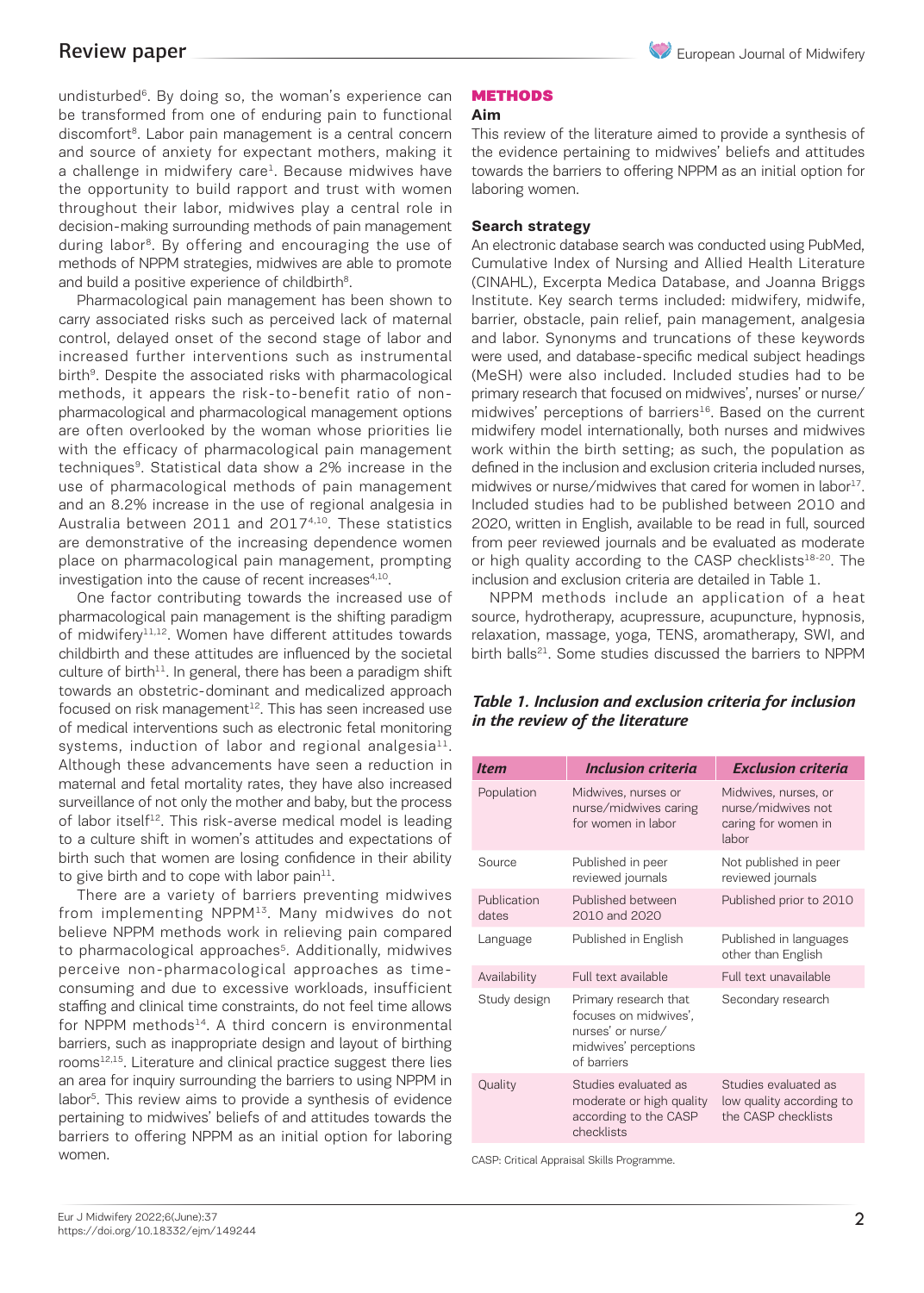

Figure 1. PRISMA flowchart demonstrating the search and screening strategy

in general by discussing many different types of pain management<sup>5,12,14,15,22-24</sup>. While other studies focused on the barriers to the use of one specific method of NPPM<sup>25-30</sup>. As the feach study was assessed by three both approaches fulfilled the aim of discussing the barriers to the use of NPPM, studies with both approaches were included. A and B)<sup>32,33</sup>. All authors consulted the US

The literature search identified 254 studies. References other and agreement on the final structure with each other hands with each other hands with each other hands with each other hands with each other hands with the fin from all screened studies were assessed for any additional studies that were included (n=42) that met the inclusion methodological quality as meetin criteria, and these studies then underwent the same criteria, and these studies then underwent the same TTOO% of the CASP checklist criteria,<br>screening process. Study duplicates were removed (n=33). T minimum percentage threshold for ii Study abstracts (n=263) were read in full and screened of the literature was decided to be 60% against the inclusion and exclusion criteria. Twenty-seven studies met the inclusion and exclusion criteria. The governance quality of the review strategy was assessed using the review strategy was assessed using the review strategy was assessed using the review strategy was asses meet the inclusion criteria. The included studies (n=27), file, Appendix C) and was found identified by the lead researcher, were then reviewed by two other midwifery researchers to assess for relevance process of thematic developmen and level of evidence. The three researchers discussed and level of evidence. The three researchers discussed the thematic analysis guide or Kig<br>their findings, and a further 14 studies were excluded steps were: based on the exclusion and inclusion criteria. Reasons for exclusion were: the study did not discuss intrapartum pain management (n=7), the study did not focus on midwives' perceptions of barriers (n=6), or the study did not focus on barriers (n=1). A final number of 13 studies underwent qualitative synthesis. The search process is outlined in the PRISMA flowchart (Figure  $1$ )<sup>31</sup>. A PRISMA checklist is given in the Supplementary file.

#### **Data quality appraisal and synthesis**

Prior to inclusion in the review of the literature, the quality of each study was assessed by three authors independently using the CASP checklists (Supplementary file, Appendices A and B)32,33. All authors consulted their findings with each other and agreement on the final studies for inclusion was reached. The authors defined moderate and high methodological quality as meeting 60–80% and 90– 100% of the CASP checklist criteria, respectively<sup>32-34</sup>. The minimum percentage threshold for inclusion in the review of the literature was decided to be 60% of the criteria<sup>34</sup>. The quality of the review strategy was assessed using the AMSTAR 2 checklist of critical appraisal (Supplementary file, Appendix C) and was found to be moderate<sup>35</sup>. Once the 13 studies were identified, each underwent a five-step process of thematic development and synthesis based on the thematic analysis guide of Kiger and Varpio<sup>36</sup>. The five steps were:

- 1. Familiarized self with the data: repeated and active reading through of the data;
- 2. Generated initial codes: identified potential data items of interest, defined coding framework and made notes on potential patterns of data;
- 3. Searched for themes: examined the collated data to identify potential themes of broader significance;
- 4. Reviewed themes for proper fit; and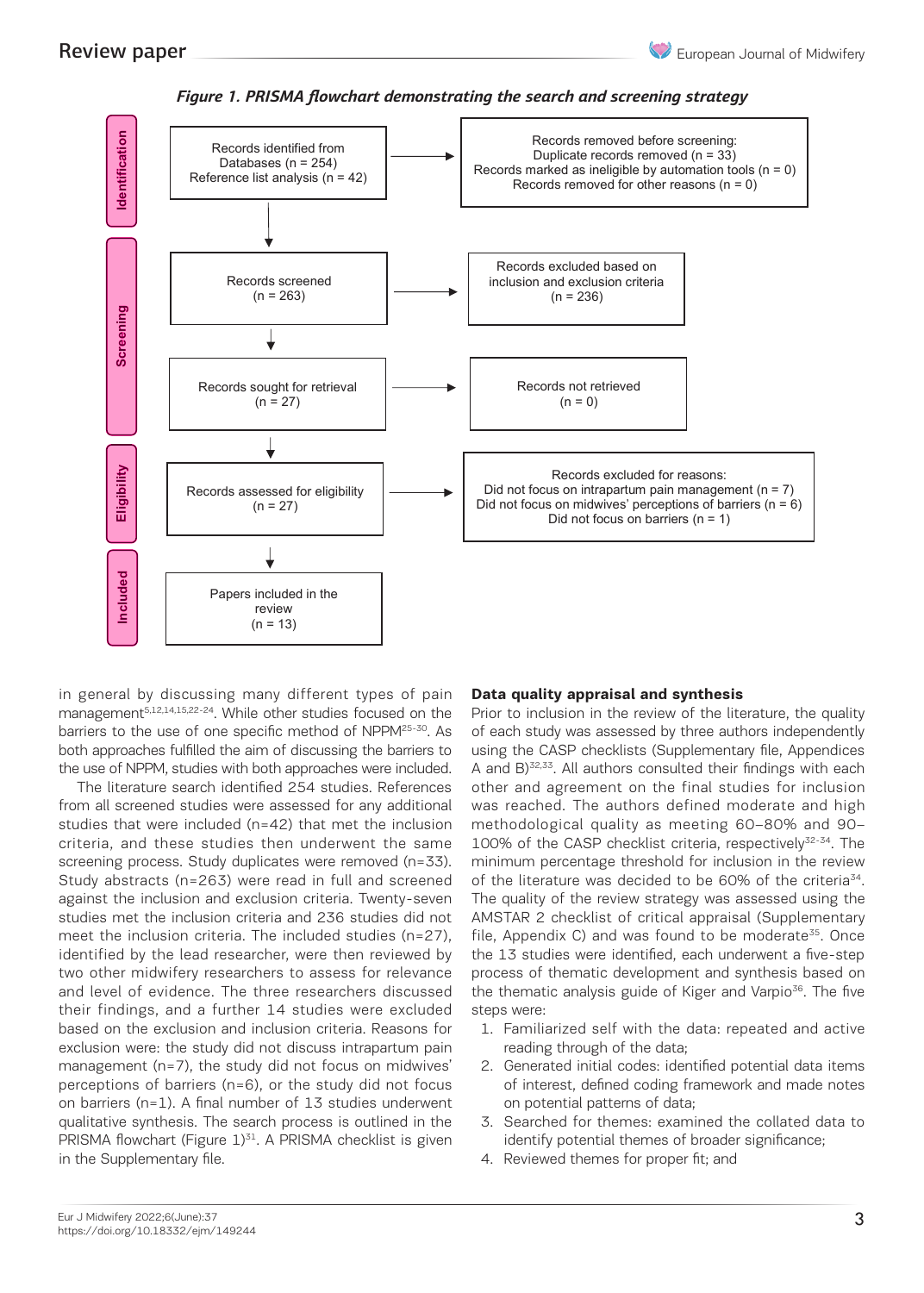5. Defined and named themes.

## RESULTS

A summary of the included studies in the review of the literature can be seen in Table 2. The two qualitative approaches used were descriptive (n=6) and cross-sectional (n=4). The remaining studies were either a literature review

 $(n=2)$  or used a mixed methods approach  $(n=1)$ . The studies were conducted in Australia (n=3), the United States of America (n=2), Africa (n=2), Japan (n=1), the Netherlands (n=1), Brazil (n=1), Egypt (n=1) and Saudi Arabia (n=1). One cross-sectional study was conducted internationally (n=1). After the 13 studies underwent thematic development and synthesis, four main themes emerged: health system-related

### *Table 2. Included studies in the review of the literature*

| <b>Author (Year)</b>                            | <b>Study design</b>                                             | <b>Setting</b>                                                           | <b>Sample size</b>                                               | <b>Synopsis of results</b>                                                                                                                                          | <b>CASP Checklist</b> (%)                    |
|-------------------------------------------------|-----------------------------------------------------------------|--------------------------------------------------------------------------|------------------------------------------------------------------|---------------------------------------------------------------------------------------------------------------------------------------------------------------------|----------------------------------------------|
| Almushait and<br>Ghani <sup>22</sup><br>(2014)  | Cross-sectional<br>study                                        | Abha Maternity<br>Hospital, Saudi<br>Arabia                              | 88 registered<br>maternity<br>nurses and<br>doctors              | There are many barriers preventing non-<br>pharmacological pain therapies from<br>being used related to hospital regulations<br>and policies.                       | Qualitative Checklist<br>$(100\%)$           |
| Barrett and<br>Stark <sup>15</sup><br>(2010)    | Secondary data<br>analysis                                      | United States of<br>America                                              | 64 midwives<br>and nurses                                        | The birth environment may influence the<br>intrapartum care given.                                                                                                  | <b>Systematic Review</b><br>Checklist (100%) |
| Behruzi et al. <sup>12</sup><br>(2010)          | Qualitative field<br>research                                   | 9 birthing centers<br>or hospitals in<br>Japan                           | 44 midwives                                                      | There are many barriers to achieving<br>humanized birth, including the cultural<br>values and beliefs of women in Japan.                                            | Qualitative Checklist<br>$(100\%)$           |
| Boateng et al. <sup>5</sup><br>(2019)           | Qualitative:<br>descriptive<br>phenomenological                 | Two large<br>hospitals in<br>Ghana                                       | 15 midwives<br>and nurses                                        | Numerous barriers prevent utilization of<br>non-pharmacological methods of pain<br>management.                                                                      | Qualitative Checklist<br>(100%)              |
| Cooper et al. <sup>25</sup><br>(2018)           | Mixed methods<br>study                                          | Australia                                                                | 234 midwives                                                     | Policy and guideline documents limited<br>midwives' abilities to facilitate water<br>immersion in labor.                                                            | Qualitative Checklist<br>(100%)              |
| Klomp et al. <sup>14</sup><br>(2016)            | Qualitative:<br>descriptive focus-<br>group study               | 23 midwifery<br>practices in the<br>Netherlands                          | 23 midwives                                                      | There exists a conflict between midwives'<br>professional attitude towards normal<br>birth and labor pain and the paradigm<br>towards pharmacological management.   | Qualitative Checklist<br>(100%)              |
| Lee et al. $26$<br>(2019)                       | Cross-sectional<br>study                                        | Royal College<br>of Midwives'<br>Facebook page<br>and Twitter<br>account | 398 midwives                                                     | Policies, lack of information and a lack of<br>training are restricting the use of sterile<br>water injections.                                                     | Qualitative Checklist<br>$(100\%)$           |
| Lee et al. <sup>27</sup><br>(2017)              | Oualitative<br>sub-study of<br>a randomized<br>controlled trial | Australia                                                                | 11 midwives<br>from 2<br>metropolitan<br>maternity units         | Midwives are challenged by the dilemma<br>of inflicting pain to relieve pain.                                                                                       | Qualitative Checklist<br>(100%)              |
| Lee et al. <sup>28</sup><br>(2012)              | Cross-sectional<br>study                                        | Australia                                                                | 970 midwives<br>from the<br>Australian<br>College of<br>Midwives | There exists a need for increased access<br>to information and workshops on SWI to<br>increase use in the clinical area.                                            | Qualitative Checklist<br>$(100\%)$           |
| Ramasamy et<br>al. <sup>23</sup><br>(2018)      | Non-experimental<br>cross-sectional<br>descriptive study        | Two referral<br>and teaching<br>hospitals in Kenya                       | 286 labor<br>nurses,<br>midwives and<br>midwifery<br>students    | The main barriers to providing non-<br>pharmacological methods of pain<br>management in labor were lack of<br>time, lack of knowledge and women's<br>unwillingness. | Qualitative Checklist<br>$(90\%)$            |
| Stark and<br>Miller <sup>29</sup><br>(2009)     | Comparative<br>descriptive survey                               | United States of<br>America                                              | 401<br>intrapartum<br>nurses                                     | Birthing unit-specific barriers influence<br>the perception of barriers to the use of<br>hydrotherapy in labor.                                                     | Qualitative Checklist<br>(90%)               |
| Vargens et al. <sup>24</sup><br>(2013)          | Systematic<br>literature review                                 | Brazil                                                                   | 21 articles                                                      | Theoretical foundations and strategies<br>need to improve to establish humanized<br>care.                                                                           | <b>Systematic Review</b><br>Checklist (100%) |
| Youness and<br>Moustafa <sup>30</sup><br>(2012) | Qualitative:<br>descriptive                                     | Tertiary hospital<br>in Egypt                                            | 120 obstetric<br>nurses                                          | Providing hydrotherapy requires a<br>supportive environment, adequate<br>staffing, applied policies and collaborative<br>relationships among the healthcare team.   | Qualitative Checklist<br>$(100\%)$           |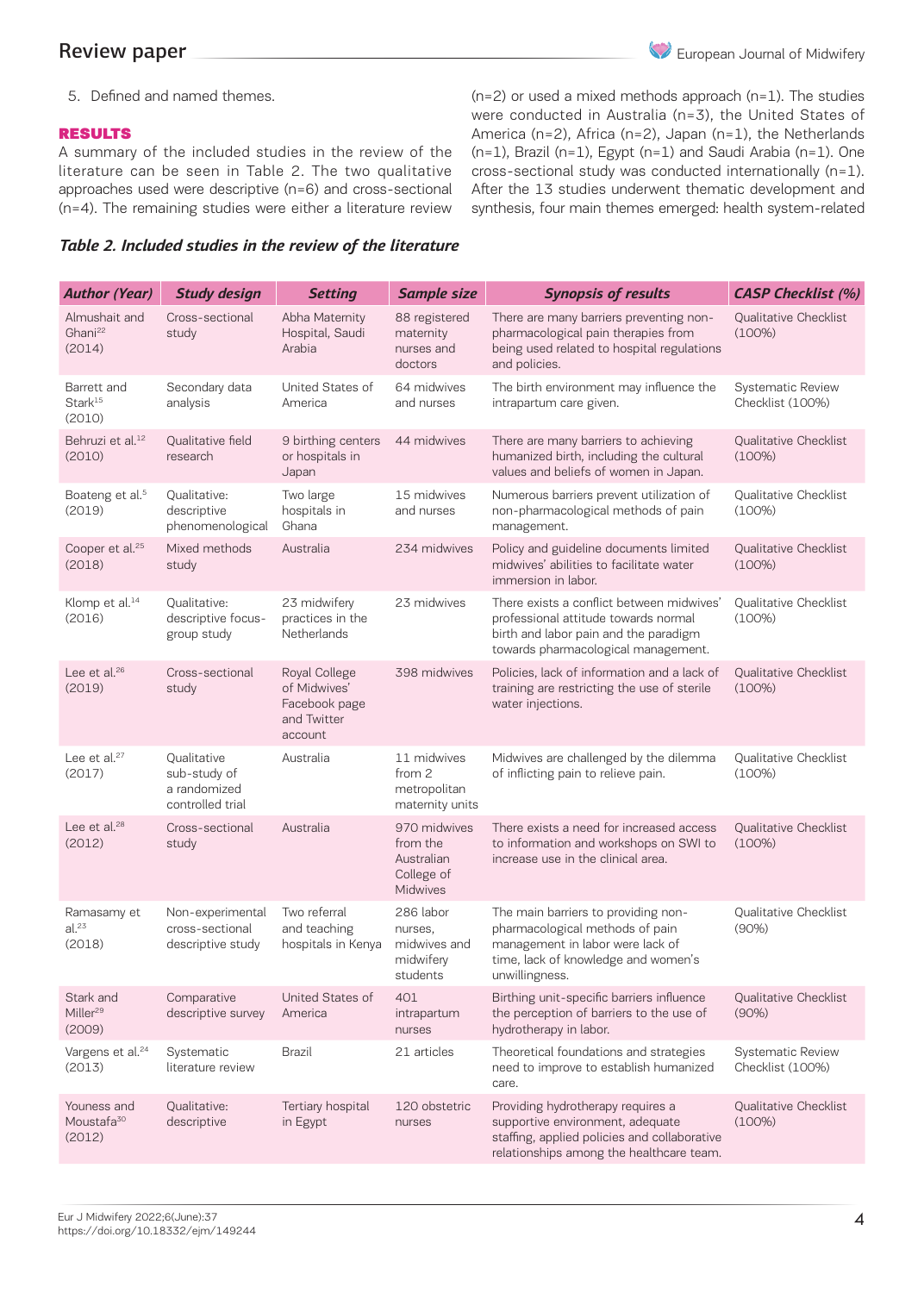# *Table 3. Summary of key themes and subthemes*

| <b>Themes</b>                        | <b>Subthemes</b>               |  |
|--------------------------------------|--------------------------------|--|
| Health system-related barriers       | Dominant midwifery paradigm    |  |
|                                      | Poor evidence of efficacy      |  |
| Health facility-related barriers     | Time constraints               |  |
|                                      | Regulatory policy issues       |  |
|                                      | Environmental barriers         |  |
| Health practitioner-related barriers | Lack of professional knowledge |  |
|                                      | Personal care philosophies     |  |
| Health consumer-related barriers     | Lack of women's knowledge      |  |
|                                      | Women's preferences/beliefs    |  |
|                                      | Cultural barriers              |  |

barriers, health facility-related barriers, health practitionerrelated barriers and health consumer-related barriers. Beneath these four themes ten subthemes were also identified (Table 3). The respective weights of the themes and subthemes were calculated to indicate which barriers were of most clinical significance. These calculations found that regularity issues, personal care philosophies, lack of professional knowledge and women's preferences/beliefs were the four most-cited barriers in the reviewed literature. A graphical representation of the weight rankings of the themes and subthemes can be seen in Figures 2 and 3, respectively.

#### **Health system-related barriers**

The first theme of barriers to the initial administration of NPPM methods by midwives related to the wider healthcare system. This theme related to the overall structure of the healthcare and midwifery settings and how these structural healthcare and midwifery settings and how these structural elements shape the midwifery approach and contribute to

*Figure 2. Total weight ranking of all the themes from the review of the literature*



 *Figure 3. Total weight ranking of all the subthemes from the review of the literature* 

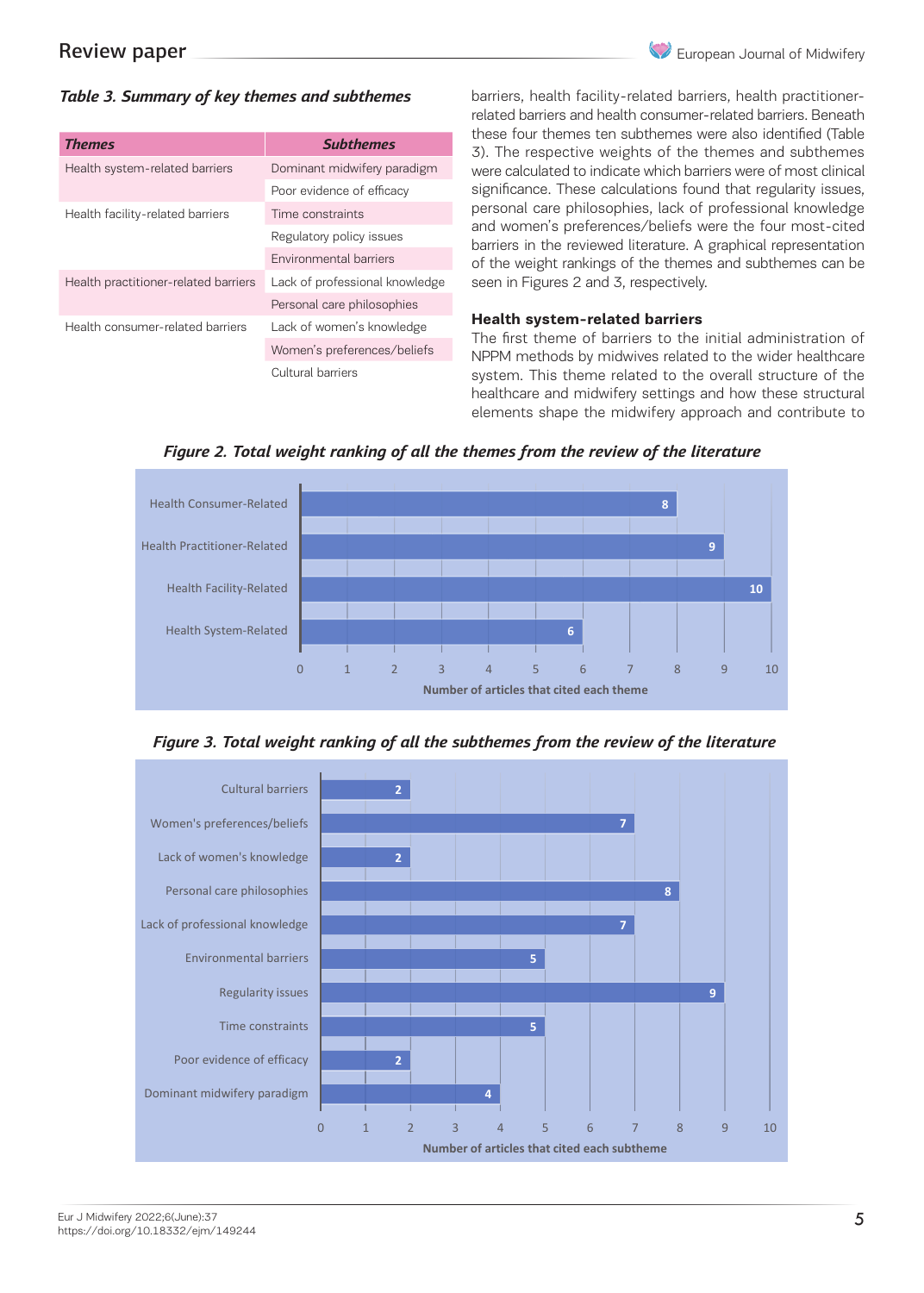European Journal of Midwifery

the foundations of midwifery practice guidelines<sup>22</sup>. The two central barriers identified as subthemes in the synthesis of the studies in this theme included: the dominant midwifery paradigm and poor evidence of efficacy.

### Dominant midwifery paradigm

The dominant midwifery paradigm related to the dominant values and approaches within the field of midwifery<sup>37</sup>. Four studies identified the current shift towards the biomedical model of care as a barrier in the implementation of NPPM in labor<sup>14,15,24,29</sup>. The interventionalist biomedical model of birth care is influencing the common perception of pain management towards pharmacological approaches for both midwives and women, to the point where pharmacological pain management is gaining a sense of normality<sup>24</sup>. Klomp et al.<sup>14</sup> identified that women requested medical intervention for pain earlier than they did ten years ago, and some requested intervention before labor had even commenced. Hastening, controlling and mechanized birth has existed for long enough to influence the midwifery environment globally such that midwives who are used to the environment of intervention are less likely to use labor support techniques such as NPPM methods<sup>15</sup>. Midwives are finding it difficult to enact their ideal of keeping birth normal because this biomedical approach to birth care has caused conflicts between the fundamental paradigms of midwives and those of their medical colleagues<sup>14</sup>. Stark and Miller<sup>29</sup> in their comparative descriptive study specifically investigated the barriers to the use of hydrotherapy in labor. These authors found that when midwives were the primary intrapartum carer, they perceived fewer barriers to hydrotherapy in comparison to situations where physicians were the primary carer<sup>29</sup>.

### Poor evidence of efficacy

In the synthesized studies, midwives reported that poor evidence of efficacy of NPPM methods was a common barrier to their implementation<sup>23,26</sup>. Ramasamy et al.<sup>23</sup>, in their cross-sectional descriptive study, found that 91% of midwives viewed poor evidence of efficacy as a barrier to the implementation of NPPM. Another cross-sectional study by Lee et al.<sup>26</sup> investigated the barriers to sterile water injections (SWI) in particular and found that 13.3% of midwives reported a lack of supportive evidence discouraged their use of SWI in clinical practice. A further 14.4% of midwives believed this lack of evidence contributed to a lack of confidence when using the procedure as they themselves were unsure whether the procedure was safe<sup>26</sup>.

### **Health facility-related barriers**

The second theme of identified barriers to the use of NPPM related more specifically to health facilities, and the three central barriers identified as subthemes included: time constraints (including human resourcing), regulatory policy issues and environmental barriers.

### Time constraints (including human resourcing)

Issues regarding human resources and staffing were cited in

the synthesized studies as a key barrier to providing NPPM methods<sup>22,23,25,30</sup>. Three studies found that 41%<sup>30</sup>, 63.7%<sup>22</sup> and 92.9%23 of midwives believed inadequate staffing was a barrier to the use of non-pharmacological techniques. Cooper et al.25, in their mixed methods study, investigated the barriers to hydrotherapy in labor and found that 33.5% and 35.4% of midwives identified limited availability of accredited staff for water immersion as a major barrier and a moderate barrier, respectively. Inadequate staffing leads to increasingly overwhelming responsibilities for midwives and nurses in the clinical setting<sup>5</sup>. These time constraints were identified as a barrier to the use of NPPM for  $95.5\%^{23}$  and  $76.1\%^{22}$  of midwives in two separate studies. In some situations, midwives believed that the time constraints limited the space for conversation regarding anything beyond standard practice, limiting their ability to engage with women in relation to working with labor pain<sup>14</sup>. Youness and Moustafa<sup>30</sup> found 48% of intrapartum nurses identified the increased effort required to administer non-pharmacological interventions as a barrier to its use. Midwives believed NPPM methods are more timeconsuming as they require continuous support and due to the lack of staff and time constraints, midwives believe they do not have the time to properly and safely implement nonpharmacological techniques<sup>5</sup>.

#### Regulatory policy issues

Limiting hospital policy was identified as a barrier in 9 of the 13 studies in the reviewed literature<sup>12,14,22-26,28,30</sup>. Youness and Moustafa30 found 100% of intrapartum nurses considered hospital policy as a barrier to the use of NPPM in labor, with two other studies also finding that 87.5%<sup>22</sup> and 82.2%<sup>23</sup> of midwives identify this is as an issue. Policy and regulations surrounding intrapartum pain management reflect the shifting paradigm of midwifery<sup>14</sup>. Klomp et al.<sup>14</sup>, in their qualitative focus group study of Dutch midwives, found that the implementation of a guideline entitled 'Pharmacological Pain Relief' in the Netherlands changed women's attitudes towards labor pain, and in turn changed the way midwives supported women towards more pharmacological methods. These researchers noted that there was an apparent shift towards a more pharmacologically orientated approach to pain management in the Netherlands after this guideline was introduced<sup>14</sup>.

Findings of the review of the literature showed that most hospital policies used to underpin the care of laboring women did not support the use of NPPM12,24-26,28. In a study by Behruzi et al. $12$  investigating the role of companions as a natural method of pain management, midwives identified that hospital policies restricted the number of companions allowed during labor and birth, and this was perceived to impact women's mentality to pain and overall comfort $12$ . The study by Cooper et al.<sup>25</sup> focused solely on water immersion in labor, and these researchers found that 12.7% of midwives believed that the policies and guidelines did not facilitate the practice of water immersion for labor and birth. As a result, 27.5% of midwives believed these regulatory policy issues restricted women's choice and autonomy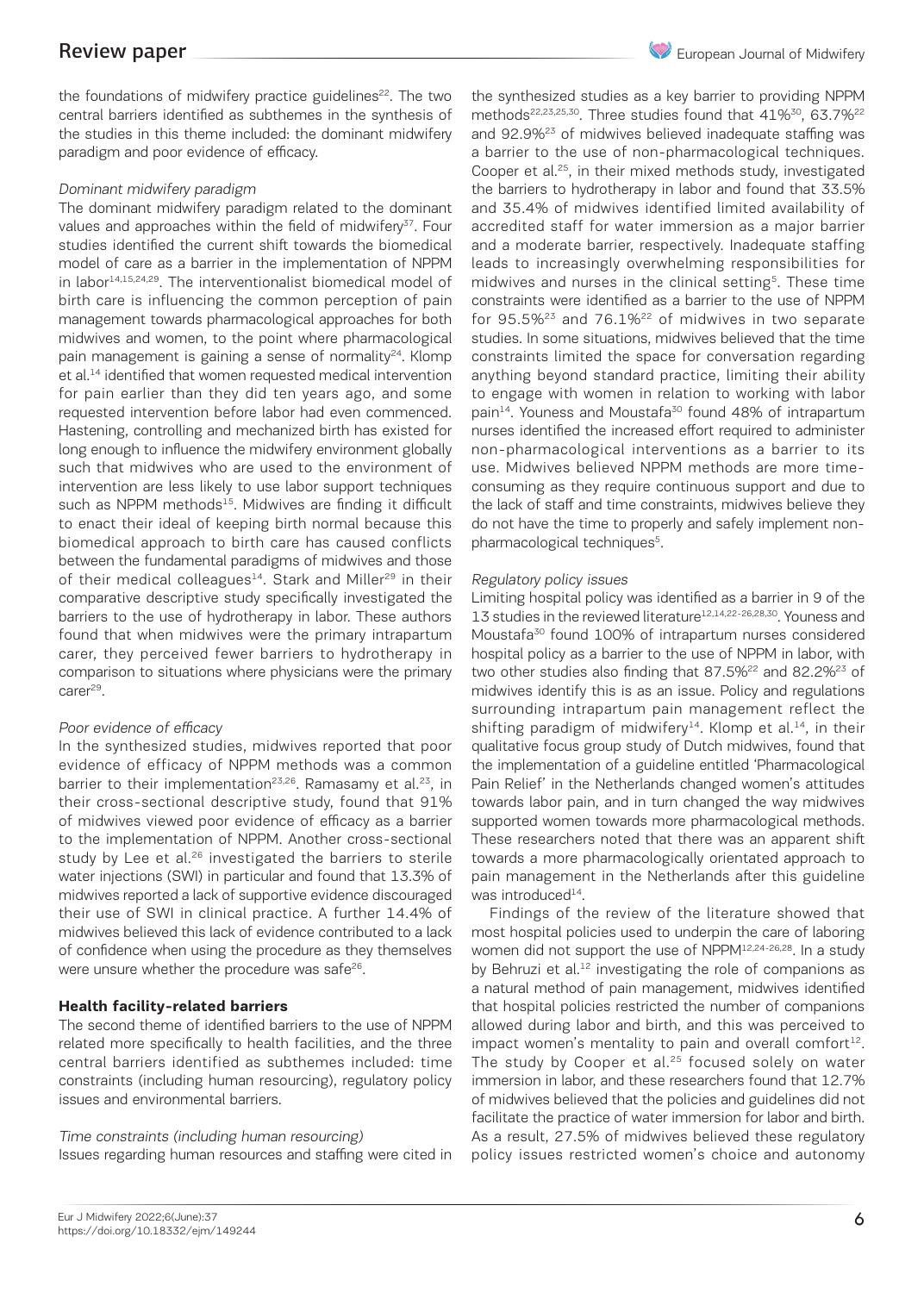when it came to the use of water immersion<sup>25</sup>. Two studies, investigating the barriers towards the implementation of SWI as a method of NPPM in labor, found that 74%<sup>26</sup> and 57.5%<sup>28</sup> of midwives believed the lack of supporting policy or guideline was the main barrier to its implementation. Interestingly, these studies also found that 39.6%<sup>28</sup> and 17.8%<sup>26</sup> of midwives stated that no policy or guideline was available, and therefore there was a lack of support from the institution for its use.

#### Environmental barriers

Environmental barriers such as limited resources and architectural limitations were also identified by midwives as barriers to the use of NPPM methods. Midwives suggested that the limited number of rocking chairs, birthing balls, whirlpools and showers was a barrier to the use of NPPM<sup>15</sup>. Small or congested room restrictions that provided limited space for walking, mobilization and position changes during labor was another reported barrier<sup>12</sup>. Three studies<sup>25,29,30</sup> specifically addressed environmental barriers in relation to water immersion in labor. One study found 52%<sup>30</sup> of nurses believed that a lack of resources including birthing pools limited the use of intrapartum hydrotherapy. Two main infrastructure-related limitations included poor availability of baths and birthing pools, and limited lifting equipment for evacuation $15,25$ .

#### **Health practitioner-related barriers**

The third theme of identified barriers to the use of NPPM related to health practitioners, and the two central barriers identified as subthemes included: lack of professional knowledge and personal care philosophies<sup>5,15,22,23,25-28,30</sup>.

#### Lack of professional knowledge

A lack of professional knowledge surrounding NPPM methods was identified as a barrier by 93.2%<sup>23</sup> and 81.8%<sup>22</sup> of midwives in two separate studies. The study of Barrett and Stark<sup>15</sup> identified that the number of years of clinical experience as the birth care provider was a contributing factor to this barrier. Midwives with less experience felt less confident with labor support including NPPM, and instead were more comfortable with technology-related tasks and interventions<sup>15</sup>. Specifically relating to water immersion, 26.7% of midwives in the study of Youness and Moustafa<sup>30</sup> identified poor knowledge about hydrotherapy as a barrier to its use. The study by Cooper et al. $25$  found that 56.5% of midwives had not been taught about water immersion for labor as part of their midwifery education and 37% of midwives knew only a small amount of information. Two studies investigated midwives' knowledge surrounding SWI and found that 90%<sup>28</sup> and 86%<sup>26</sup> of midwives believed they required more information about the procedure. Two barriers were identified for midwives who were not using SWI, and these included limited access to workshops and education  $(14.4\%$  of midwives)<sup>26</sup> and poor access to education materials (10.9% of midwives)<sup>28</sup>. One midwife stated<sup>28</sup>:

'Local competency requirements are prohibitive, and for MGP midwives it is almost impossible to get an approved clinician to supervise to deem you competent.'

#### Personal care philosophies

Another identified barrier to the use of NPPM in labor was the perceptions and beliefs of midwives and nurses that non-pharmacological interventions do not relieve pain5. Midwife and doctor unwillingness towards use of NPPM was cited as a barrier for 93.6%23 and 67.1%22 of midwives in two separate studies. Cooper et al. $25$  also noted that medical and obstetric personnel aversion of NPPM methods contributed to their underutilization. Lee et al.<sup>28</sup> found that resistance from medical and midwifery colleagues towards SWI use was a barrier for 25% of midwives. One midwife from the qualitative analysis of this study stated $28$ :

'I see it as an intervention and prefer not to use needles at all in my practice.'

Three studies<sup>26-28</sup> specifically addressed the personal care philosophies of midwives towards SWI. Many midwives reported that their underlying philosophic belief that SWI were invasive prevented their use in clinical practice<sup>27</sup>. Midwives saw their role in pain management as a supportive one, and therefore did not believe they should cause more pain in any way<sup>27</sup>. For midwives who had never used SWI, the pain it caused was a barrier to its use $27$ . Midwives' past experiences of administering SWI also played a role in their willingness to suggest and use SWI, as midwives believed that negative experiences of pain associated with SWI administration influenced their decision and likelihood to use it again $27$ .

#### **Health consumer-related barriers**

The fourth theme of identified barriers to the use of NPPM related to the women themselves, and the three central barriers identified as subthemes included: a lack of women's knowledge, women's preferences/beliefs and cultural barriers5,12,14,15,22,23,27,30.

### Lack of women's knowledge

Two studies identified women's knowledge as a barrier to the implementation of NPPM in labor $14,15$ . Contributing to this was the perceived diminished amount of antenatal education provided to women as well as the overall portrayal of labor and childbirth in the media<sup>14</sup>. The media surrounding pain management seem to portray the pain relief view where women are made to believe that they do not want to feel pain and should use pain medications as a substitute for support $14$ . The lack of education about the use of pharmacological pain management in the antenatal period could lead to women's increased reliance on media for knowledge acquisition, and this is leading to a misrepresentation of labor pain, an increase in women's fear of labor and a reliance on pharmacological methods of pain management<sup>14</sup>. Because of the media's influence, midwives also believed that they were no longer able to use their midwifery knowledge and education to influence a woman's decisions regarding pain management as there seems to be a lowering threshold for the use of pharmacological pain management among women $^{14}$ .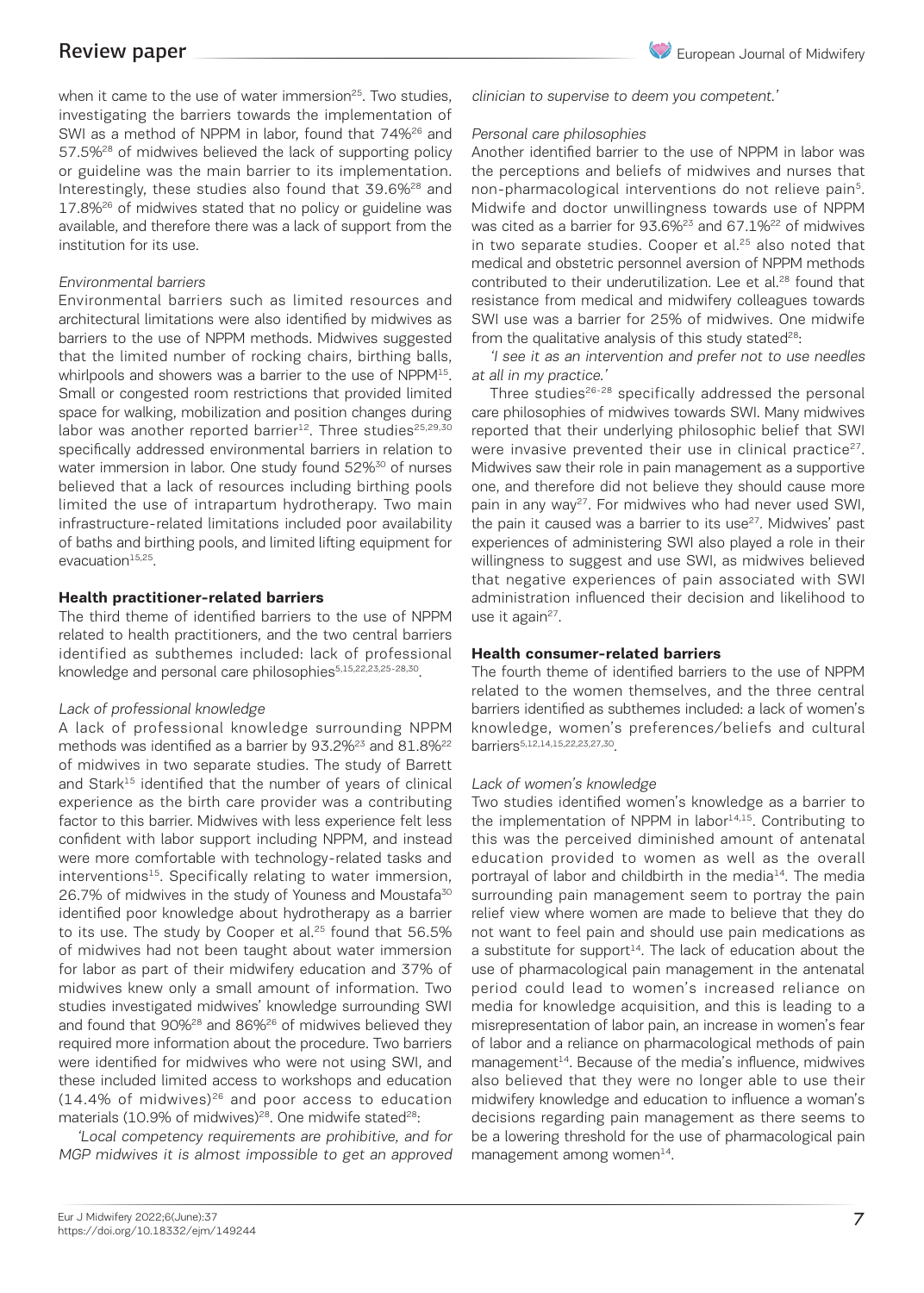Another barrier to using NPPM identified through the review of the literature was that women had strong beliefs of pharmacological analgesia<sup>22,23</sup>. Women believed that NPPM methods were not concrete, meaning these methods had doubtful efficacy and often did not eradicate pain<sup>22,23</sup>. Two studies found that 93.6%<sup>23</sup> and 82.9%<sup>22</sup> of midwives identified that the woman's strong belief of pharmacological analgesia was a barrier to the use of NPPM. These two studies found that  $91\%^{23}$  and  $81.8\%^{22}$  of these women believed that NPPM options were not as concrete as pharmacological options, and therefore were not considered reliable enough to try.

The synthesized literature in this review found that women and families had their minds made up regarding methods of pain management prior to the establishment of labor, including plans to use epidural analgesia, and this was another identified barrier<sup>15</sup>. As such, women were unwilling to try NPPM methods<sup>5</sup>. Two studies found that 94.4%<sup>23</sup> and 85.2%<sup>22</sup> of midwives identified women's unwillingness to trying NPPM methods as a barrier to their use. Klomp et al.<sup>14</sup> found that midwives believed they had limited influence on pain management approaches because of the individual woman's perspectives and predetermined approaches. Some women do not accept the supporting role of a midwife because their personal philosophy towards pain may differ from that of the midwife, and as such midwives felt unable to influence the process of labor pain management $15$ . Midwives also found the subjective nature of pain complicated their individual recommendations surrounding pain management $27$ .

#### Cultural barriers

Cultural influences are cited as a potential barrier to the use of NPPM methods in two studies<sup>12,14</sup>. Midwives noted that individual cultures and regions of origin have specific beliefs about labor pain and different approaches to pain  $m$ anagement<sup>14</sup>. One qualitative field research study focused on the Japanese culture whereby women commonly lack the confidence to make decisions in hospitals based on their culture of obedience $12$ . As such, Japanese women are more likely to follow the recommendations of the medical staff without voicing their preferences or concerns<sup>12</sup>. The shift towards a biomedical model of care, which is occurring internationally, may increase the chance of pharmacological intervention use for these women<sup>12</sup>. Klomp et al.<sup>14</sup> specifically touched on the cultural beliefs about labor pain management of women from Africa and the Netherlands. These specific cultural beliefs can make it more difficult for midwives to appropriately coordinate pain management use and help women manage their labor pain because they are required to possess a diverse range of culturally appropriate support skills. Two midwives stated $14$ :

'We also have a very special group of mostly parous women from Africa. These women have given birth before, in Africa, without pain relief. They just give birth without [pain medication], they don't even question it. They do not see this as an issue, it is just something you do.'

'In our region (the religious region of the Netherlands), people believe what is written in the Bible: "Thou shalt give birth in grief" … For this reason, in our practice, many women do not want to use pain relief, and they wonder "is it permissible to use labor pain medication?".'

#### **DISCUSSION**

The results of this review of the literature indicate that midwives and nurses who care for laboring women believe there are significant barriers that prevent their utilization of NPPM as an initial option for laboring women. In the studies reviewed, the most cited barrier identified by midwives was that maternity policy and guidelines did not always support the use of NPPM methods in labor particularly surrounding intrapartum energy-level support, companionship, water immersion in labor and SWI<sup>14,24-26,28</sup>. Midwives perceived these regulatory policy restrictions as a lack of support from the institution to employ NPPM methods, and thus believed that the dominant biomedical model of birth care is influencing both midwifery practice and policy generation<sup>26</sup>. Lacking or restrictive policies decrease the opportunities for use of NPPM in the clinical setting, and also limit the trust staff and women place in these methods<sup>12,14,22-26,28,30</sup>. It is important that policies surrounding pain management are flexible and incorporate patient experiences because of the subjective nature of pain and unpredictability of pain progression<sup>38,39</sup>. Effective policy generation will minimize barriers and promote the use of NPPM methods<sup>39</sup>.

Although midwives and nurses are focused on upholding the midwifery role of keeping birth normal, the dominant paradigm of intervention and the biomedical model of care that currently exists within the midwifery landscape is a barrier preventing the use of NPPM methods $14,29$ . This dominant biomedical model of labor care is changing the common perception of pain management towards using pharmacological pain management for both women and midwives<sup>24</sup>. Caring for women in labor is currently shaped by medical technology to the point where most elements of practice, including pain management, are focused on the biomedical model of obstetric care<sup>40</sup>. The biomedical model of midwifery and birth care has mechanized birth to the point where all four levels of influence have been affected: the wider healthcare system, individual healthcare facilities, midwives, and women $^{13}$ .

There is limited and inconsistent research surrounding the safety and efficacy of NPPM methods to the point where midwives believe this limits their willingness to implement such methods<sup>23,26</sup>. The identification of adverse events in epidemiological research is more effectively determined through large observational cohort data, however, this form of research is lacking in the field of NPPM<sup>41</sup>. There is a need for evidence-based care when assessing the appropriateness of NPPM, as without this, midwives are left to rely on experiential and intuitive understanding<sup>42</sup>.

The review demonstrated that insufficient staffing served as a barrier to the utilization of NPPM methods in labor22,23,25,30. The nature of NPPM methods compounds this issue as they can be time-consuming to apply and can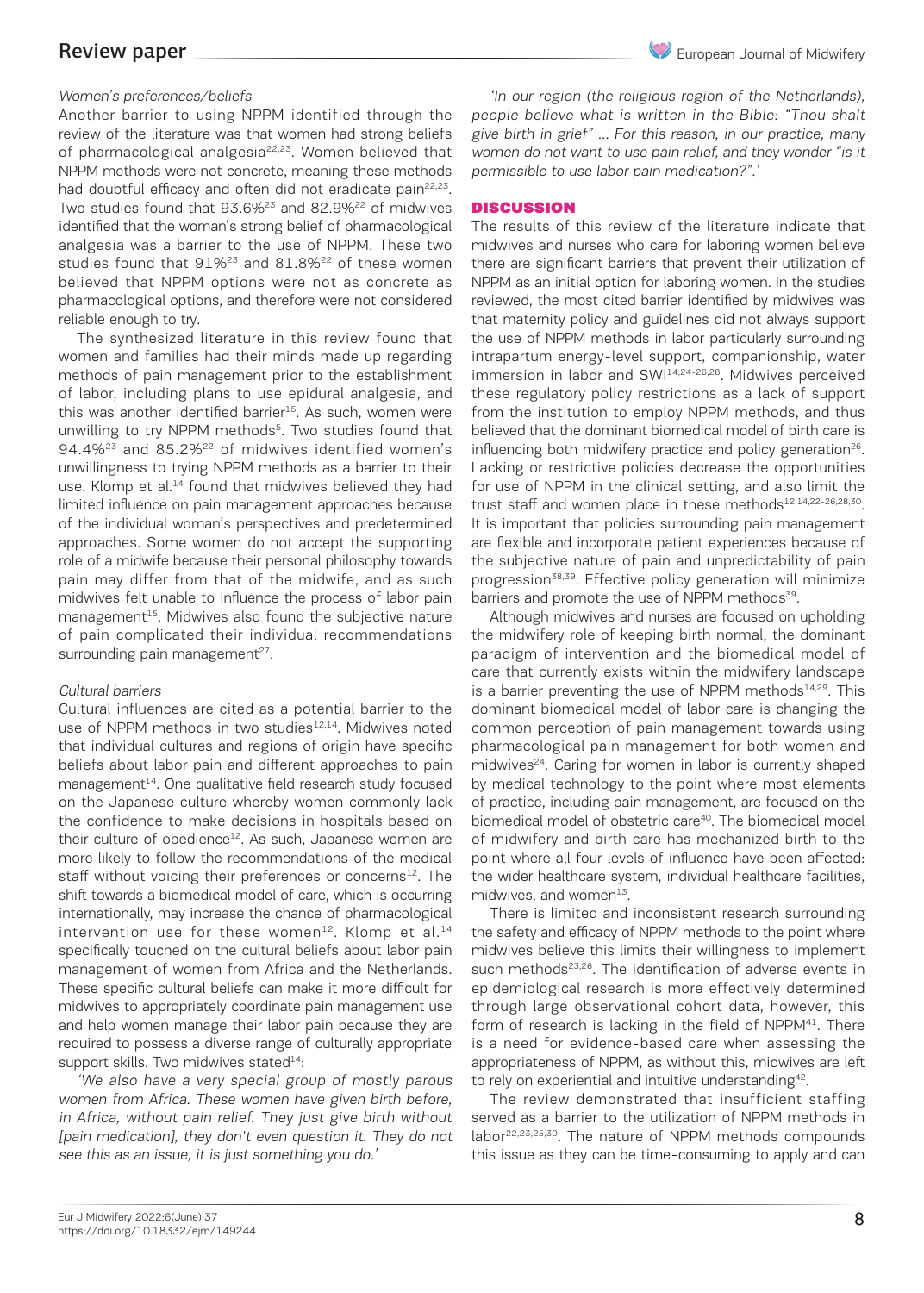require more than one midwife to facilitate<sup>5,30</sup>. Insufficient staffing contributes to unrealistic workloads and increased stress among midwives and labor care providers, and these factors ultimately lead to poor work efficiency<sup>43</sup>. There is a need for review of human resources and staffing requirements to support midwives to be in a position to work in partnership with women during labor<sup>5</sup>.

The review revealed that environmental barriers also prevented midwives and nurses from implementing NPPM in labor<sup>12,15,25,30</sup>. The nature of the birthing environment has a significant impact on the methods of pain management women utilize, with evidence showing that greater mobility and longer periods of active labor result in a significantly decreased probability of using pharmacological pain management<sup>44</sup>. In the studies reviewed, midwives identified that the inappropriate design and layout of labor rooms in addition to limited availability of birth balls, rocking chairs, showers and baths restricted the methods of NPPM they could offer women $12,15,25,30$ . There is a need for increased resource availability and appropriate labor room design to promote and support the use of mobilization, active methods of birth and other non-pharmacological approaches in labor<sup>44</sup>.

A lack of professional midwifery knowledge was cited by midwives as a significant barrier to the use of NPPM in labor15,22,23,25,26,28,30. The three main factors that contributed to insufficient knowledge was clinical inexperience of the midwife, an inability to access educational workshops or resource material, and an inability to access approved clinicians to gain competency in certain methods of NPPM15,25,26,28. Insufficient professional knowledge of birth care providers can lead to misconceptions regarding the efficacy of NPPM which in itself is a barrier to its use<sup>45</sup>. Midwives' poor knowledge also impairs their ability to use methods of NPPM in the correct clinical context<sup>45</sup>. There is a link between professional knowledge, the amount of handson intrapartum experience and increasing confidence, highlighting the importance of knowledge for clinical confidence and competency in midwives<sup>46</sup>.

An important method of health promotion when it comes to NPPM is providing education to midwives, particularly surrounding the physiology of labor pain, the available methods of NPPM and common methods of pain assessments<sup>47</sup>. There is also value in educating midwives on the adverse effects of pharmacological methods of pain management to increase their confidence in promoting methods of NPPM48. Increasing education, support and confidence surrounding methods of NPPM will help expand their overall use in clinical practice<sup>46</sup>.

The reviewed literature indicates that the use of NPPM is limited by personal care philosophies of both midwives and medical staff5,22,23,25-28,30. The review found midwives were challenged by differences in professional ideology towards NPPM between themselves and other midwifery or medical colleagues<sup>5,25</sup>. Some colleagues did not accept NPPM as 'real' labor pain management and would avert conversations surrounding these forms of pain management<sup>5,25</sup>. Fundamental paradigm clashes

within the maternity sector create a 'tug-of-war' between approaches of NPPM and conventional medicine to the point where midwives feel influenced by the opinions of other professionals to conform to the pharmacologically focused approach to intrapartum pain management<sup>42</sup>.

The philosophical approach underpinning midwifery is one that prioritizes the personal beliefs and preferences of the woman above that of the midwife or institution, and this is no different when it comes to pain management<sup>49</sup>. Midwives in six studies indicated that women's birth preferences and general beliefs about labor and labor pain affected their provision of NPPM5,14,15,22,23,27. Women had strong beliefs of pharmacological analgesia and doubted the efficacy of non-pharmacological methods to the point where some had their minds made up about their desires for pain management before labor commenced $14,15$ . In these instances, midwives found it difficult to use their clinical knowledge and expertise to influence labor pain  $m$ anagement $14$ . The literature is clear about the advantages of creating an individualized environment that is conducive to each woman's preferences, as it can effectively reduce painful sensations during labor<sup>49</sup>.

In one study, midwives expressed concern surrounding the impact of the media on women's perceptions of birth and labor pain $14$ . The media are increasingly favoring the view of childbirth as risky and painful and generally support the 'pain relief' approach to childbirth, which has been found to contribute to misconceptions surrounding the necessity of pharmacological pain management<sup>50</sup>. The media are an influencing factor that shapes women's ideas and beliefs surrounding labor and pain management and therefore are a factor lowering the threshold for using pharmacological pain management among women<sup>14,50,51</sup>. Despite efforts to build trust with women, midwives feel limited in their ability to influence pain management techniques because of an overall lack of understanding of NPPM<sup>14</sup>.

Another factor that influences women's approach to pain management is specific cultural beliefs and practices regarding labor pain management $15$ . Cultural considerations in the humanization of birth is a focus for birth care, and research supports the belief that cultural components of a woman's milieu influence her choices regarding birth practices, including pain management $12$ . In Australia, a priority area is the provision of culturally competent maternity care to Aboriginal and Torres Strait Islander women<sup>52</sup>. Providing culturally sensitive and respectful maternity care and bettering communication for Indigenous women and their families have been found to increase satisfaction and improve pain management<sup>53</sup>.

Patient education is a key method of health promotion that can be used to address this lack of understanding and awareness when it comes to pain management<sup>47</sup>. There are three important goals of patient education in the realm of intrapartum pain management. The first, and one that underpins all other elements of pain management education, is to improve women's understanding of pain and how labor pain and labor pain management differ from other forms of pain<sup>8</sup>. Developing this understanding will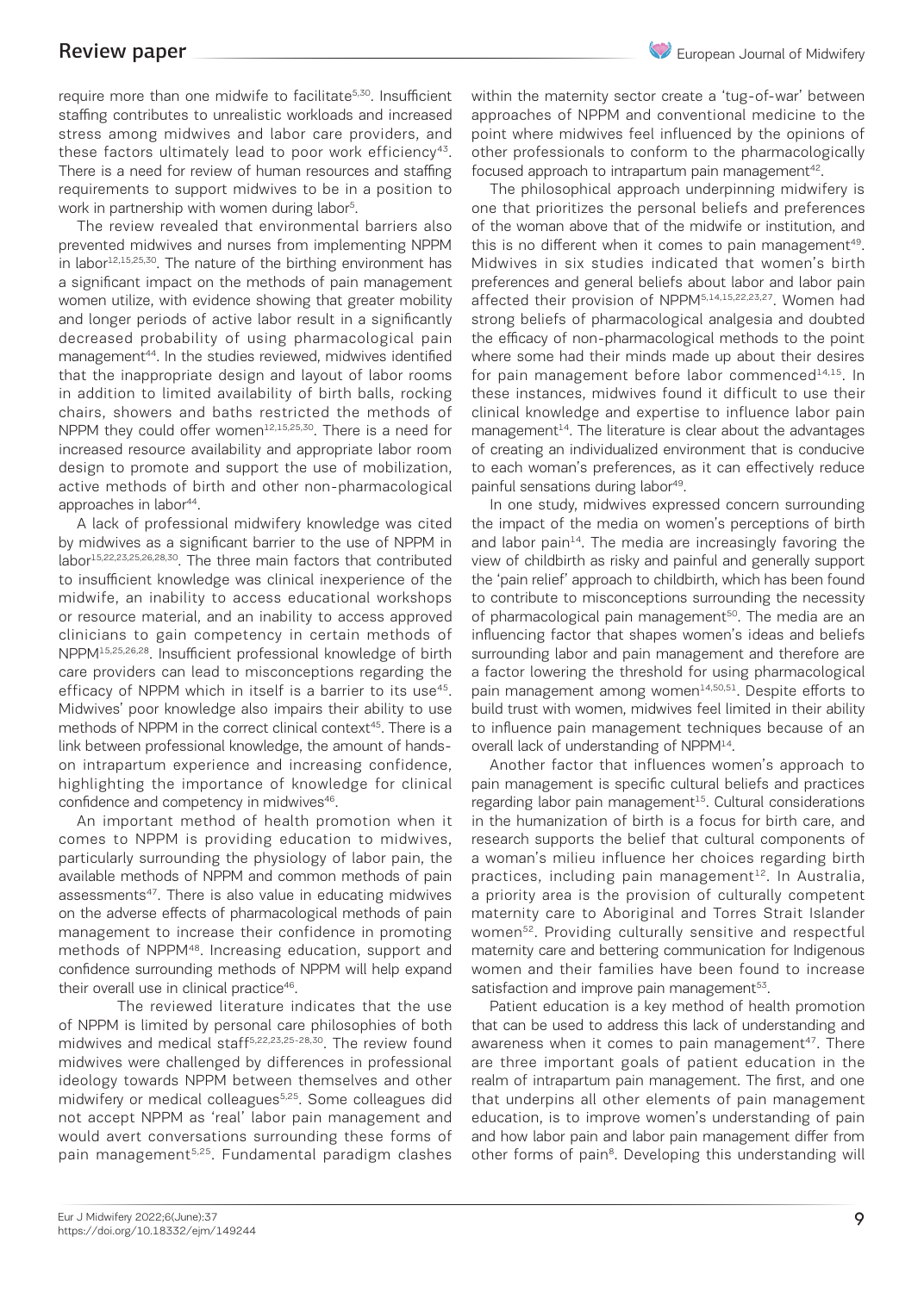assist women to make informed decisions surrounding their pain management<sup>8</sup>. The second important area of patient education is surrounding the different methods of NPPM available to women, including the risks and benefits of each<sup>8</sup>. Finally, it is important to acknowledge and educate women on the alternative, being pharmacological pain relief, and particularly the adverse effects of pharmacological methods of pain management<sup>8</sup>. Providing robust discussions surrounding these three topics throughout the antenatal period is an important element of antenatal care to promote the use of methods of NPPM<sup>8</sup>.

### **Limitations**

There were two main limitations of this review of the literature. Firstly, a review of the literature does not apply the same rigor in the methodology when compared to a systematic review. Therefore, it is possible that some articles were missed. Secondly, the literature search covered up to 2020. During the time between completion of the literature search and publication, a new study may have been published that was applicable to this review of the literature. To mitigate these limitations, a recent search of the literature was conducted in December 2021 and no further articles were found.

### CONCLUSIONS

In order to enhance the quality of care provided to women, midwives should be aware of the barriers that prevent or delay the utilization of non-pharmacological methods of pain management in labor. The findings of this review of the literature demonstrated that four main barriers exist: health system-related, health facility-related, health practitionerrelated and health consumer-related barriers. These findings can be used as a platform to inform further research into this topic. By developing the evidence base surrounding NPPM, it is hoped that women's dependence on pharmacological pain management will decrease and the approach to birth care can shift away from a biomedical one to a model that mirrors the enduring midwifery philosophy of trusting the woman, trusting her body and being 'with woman'.

### REFERENCES

- 1. Czech I, Fuchs P, Fuchs A, et al. Pharmacological and Non-Pharmacological Methods of Labour Pain Relief-Establishment of Effectiveness and Comparison. Int J Environ Res Public Health. 2018;15(12):2792. doi:10.3390/ijerph15122792
- 2. Maillefer F, de Labrusse C, Cardia-Vonèche L, Hohlfeld P, Stoll B. Women and healthcare providers' perceptions of a midwife-led unit in a Swiss university hospital: a qualitative study. BMC Pregnancy Childbirth. 2015;15(1):56. doi:10.1186/s12884-015-0477-4
- 3. Eley VA, Callaway L, van Zundert AA. Developments in labour analgesia and their use in Australia. Anaesth Intensive Care. 2015;43(1\_Suppl):12-21. doi:10.1177/0310057X150430S104
- 4. Australia's mothers and babies 2018: in brief. Perinatal statistics series no 36. Australian Institute of Health

and Welfare; 2020. May 29, 2020. Accessed April 14, 2022. https://www.aihw.gov.au/getmedia/aa54e74abda7-4497-93ce-e0010cb66231/aihw-per-108.pdf. aspx

- 5. Boateng EA, Kumi LO, Diji AK. Nurses and midwives' experiences of using non-pharmacological interventions for labour pain management: a qualitative study in Ghana. BMC Pregnancy Childbirth. 2019;19(1):168. doi:10.1186/s12884-019-2311-x
- 6. Sanders R. Functional discomfort and a shift in midwifery paradigm. Women Birth. 2015;28(3):e87-e91. doi:10.1016/j.wombi.2015.03.001
- 7. Datta S, Kodali BS, Segal S. Non-pharmacological Methods for Relief of Labor Pain. In: Datta S, Kodali BS, Segal S. Obstetric Anesthesia Handbook. 5th ed. Springer New York; 2010:85-93. |doi:10.1007/978-0-387-88602-2\_7
- 8. Lally JE, Thomson RG, MacPhail S, Exley C. Pain relief in labour: a qualitative study to determine how to support women to make decisions about pain relief in labour. BMC Pregnancy Childbirth. 2014;14(1):6. doi:10.1186/1471-2393-14-6
- 9. Thomson G, Feeley C, Moran VH, Downe S, Oladapo OT. Women's experiences of pharmacological and nonpharmacological pain relief methods for labour and childbirth: a qualitative systematic review. Reprod Health. 2019;16(1):71. doi:10.1186/s12978-019-0735-4
- 10. Li Z, Zeki R, Hilder L, Sullivan EA. Australia's mothers and babies 2011. Perinatal Statistics Series No 28. Australian Institute of Health and Welfare; 2013. December 19, 2013. Accessed April 14, 2022. https:// www.aihw.gov.au/getmedia/265f3a72-1ea2-4bff-8a44-b16ca55d00f4/15639.pdf.aspx
- 11. O'Connell MA, O'Neill SM, Dempsey E, et al. Interventions for fear of childbirth (tocophobia). Cochrane Database Syst Rev. 2019;(5):CD013321. doi:10.1002/14651858.CD013321
- 12. Behruzi R, Hatem M, Fraser W, Goulet L, Ii M, Misago C. Facilitators and barriers in the humanization of childbirth practice in Japan. BMC Pregnancy Childbirth. 2010;10(1):25. doi:10.1186/1471-2393-10-25
- 13. Bradfield Z, Hauck Y, Kelly M, Duggan R. 'It's what midwifery is all about': Western Australian midwives' experiences of being 'with woman' during labour and birth in the known midwife model. BMC Pregnancy Childbirth. 2019;19(1):29. doi:10.1186/s12884-018-2144-z
- 14. Klomp T, de Jonge A, Hutton EK, Hers S, Lagro-Janssen AL. Perceptions of labour pain management of Dutch primary care midwives: a focus group study. BMC Pregnancy Childbirth. 2016;16(1):6. doi:10.1186/s12884-015-0795-6
- 15. Barrett SJ, Stark MA. Factors associated with labor support behaviors of nurses. J Perinat Educ. 2010;19(1):12-18. doi:10.1624/105812410X481528
- 16. Porzsolt F, Wiedemann F, Becker SI, Rhoads CJ. Inclusion and exclusion criteria and the problem of describing homogeneity of study populations in clinical trials. BMJ Evid Based Med. 2019;24(3):92-94.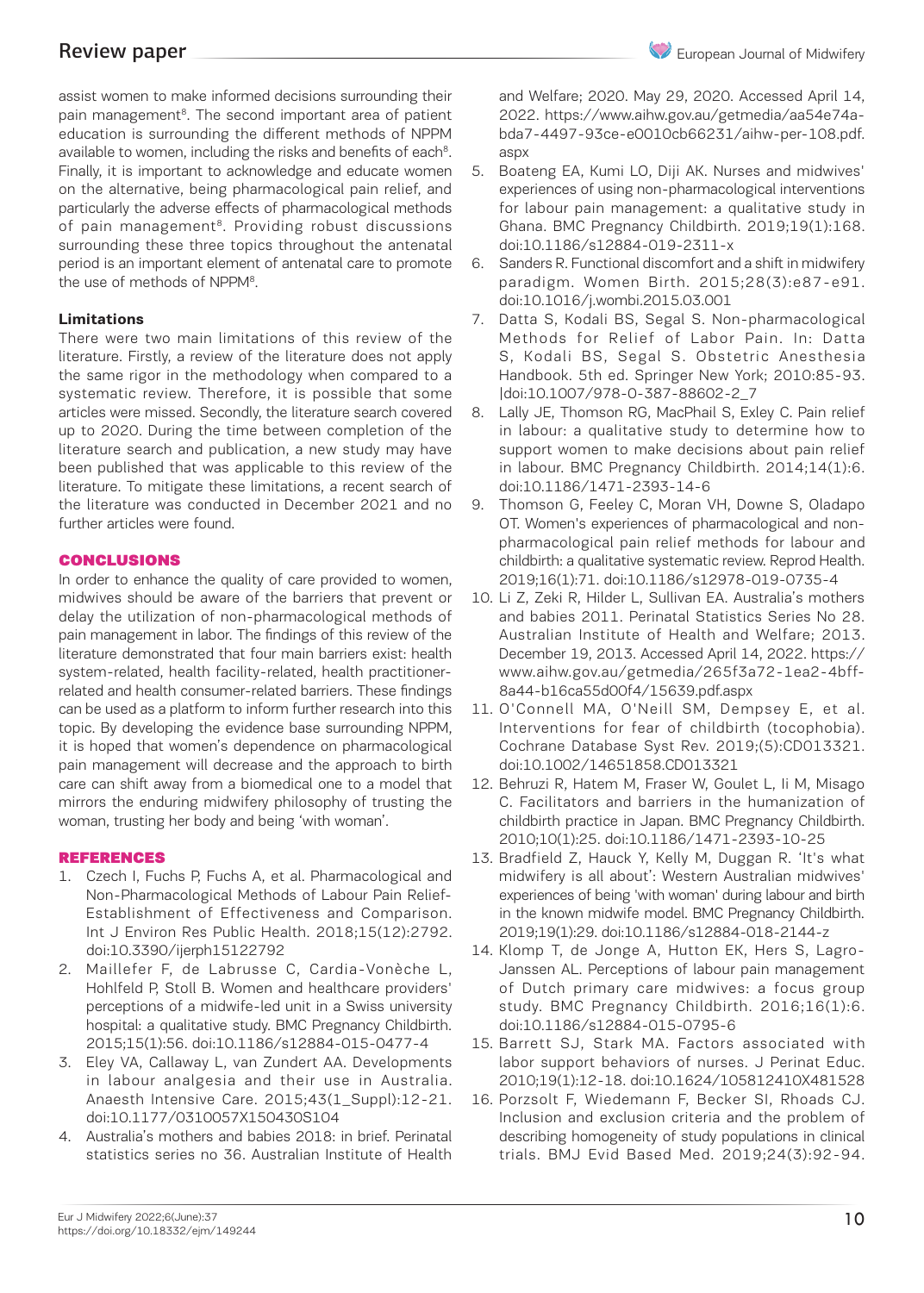doi:10.1136/bmjebm-2018-111115

- 17. National Maternity Services Plan 2010. Commonwealth of Australia; 2011. Accessed April 14, 2022. https:// www1.health.gov.au/internet/main/publishing.nsf/ Content/8AF951CE492C799FCA257BF0001C1A4E/ \$File/maternityplan.pdf
- 18. Sidebotham M. Responding to the changing landscape: Australian midwifery. Pract Midwife. 2012;15(11):24- 26. Accessed April 14, 2022. http://hdl.handle. net/10072/51601
- 19. Roshanghalb A, Lettieri E, Aloini D, Cannavacciuolo L, Gitto S, Visintin F. What evidence on evidence-based management in healthcare? Management Decision. 2018;56(10):2069- 2084. doi:10.1108/MD-10-2017-1022
- 20. Winchester CL, Salji M. Writing a literature review. J Clin Urol. 2016:9(5):308-312. doi:10.1177/2051415816650133
- 21. Maternity and Neonatal Clinical Guideline: Normal birth. Queensland Health; 2018. Accessed April 14, 2022. https://www.health.qld.gov.au/\_\_data/assets/pdf\_ file/0014/142007/g-normalbirth.pdf
- 22. Almushait MA, Abdel Ghani RM. Perception toward Non-Pharmacological Strategies in Relieving Labor Pain: An Analytical Descriptive Study. Journal of Natural Sciences Research. 2014;4(2):5-12. doi:10.13140/RG.2.2.10859.64805
- 23. Ramasamy P, Kwena A, Emarah A, Kangethe S. Knowledge, Attitude, Practice and Barriers to Educational Implementation of Non-Pharmacological Pain Management during Labor in Selected Hospitals, Kenya. Central African Journal of Public Health. 2018;4(1):20- 26. doi:10.11648/J.CAJPH.20180401.14
- 24. Vargens OM, Silva AC, Progianti JM. Non-invasive nursing technologies for pain relief during childbirth--the Brazilian nurse midwives' view. Midwifery. 2013;29(11):e99-e106. doi:10.1016/j.midw.2012.11.011
- 25. Cooper M, Warland J, McCutcheon H. Australian midwives views and experiences of practice and politics related to water immersion for labour and birth: A web based survey. Women Birth. 2018;31(3):184-193. doi:10.1016/j.wombi.2017.09.001
- 26. Lee N, Jomeen J, Mårtensson LB, Emery V, Kildea S. Knowledge and use of sterile water injections amongst midwives in the United Kingdom: A cross-sectional study. Midwifery. 2019;68:9-14. doi:10.1016/j.midw.2018.10.001
- 27. Lee N, Kildea S, Stapleton H. 'Tough love': The experiences of midwives giving women sterile water injections for the relief of back pain in labour. Midwifery. 2017;53:80-86. doi:10.1016/j.midw.2017.07.016
- 28. Lee N, Mårtensson LB, Kildea S. Cross sectional study of Australian midwives knowledge and use of sterile water injections for pain relief in labour. Women Birth. 2012;25(4):e74-e79. doi:10.1016/j.wombi.2011.11.002
- 29. Stark MA, Miller MG. Barriers to the use of hydrotherapy in labor. J Obstet Gynecol Neonatal Nurs. 2009;38(6):667- 675. doi:10.1111/j.1552-6909.2009.01065.x
- 30. Youness EM, Moustafa MF. Nurses' Knowledge About using Hydrotherapy as A Non-Pharmacological Pain

Relieve Method in Labor and its Barriers to be Used. Med J Cairo Univ. 2012;80(2):151-160. Accessed April 14, 2022. https://www.medicaljournalofcairouniversity. net/images/pdf/2012/march/50.pdf

- 31. Page MJ, McKenzie JE, Bossuyt PM, et al. The PRISMA 2020 statement: an updated guideline for reporting systematic reviews. BMJ. 2021;372:n71. doi:10.1136/bmj.n71
- 32. CASP systematic review checklist. Critical Appraisal Skills Programme; 2020. Accessed April 14, 2022. https://casp-uk.b-cdn.net/wp-content/ uploads/2018/03/CASP-Systematic-Review-Checklist-2018\_fillable-form.pdf
- 33. CASP qualitative studies checklist. Critical Appraisal Skills Programme; 2020. Accessed April 14, 2022. https://casp-uk.b-cdn.net/wp-content/ uploads/2018/03/CASP-Qualitative-Checklist-2018\_ fillable\_form.pdf
- 34. Horntvedt MT, Nordsteien A, Fermann T, Severinsson E. Strategies for teaching evidence-based practice in nursing education: a thematic literature review. BMC Med Educ. 2018;18(1):172. doi:10.1186/s12909-018-1278-z
- 35. Shea BJ, Reeves BC, Wells G, et al. AMSTAR 2: a critical appraisal tool for systematic reviews that include randomised or non-randomised studies of healthcare interventions, or both. BMJ. 2017;358:j4008. doi:10.1136/bmj.j4008
- 36. Kiger ME, Varpio L. Thematic analysis of qualitative data: AMEE Guide No. 131. Med Teach. 2020;42(8):846- 854. doi:10.1080/0142159X.2020.1755030
- 37. McIntyre M, Francis K, Chapman Y. Critical discourse analysis: understanding change in maternity services. Int J Nurs Pract. 2012;18(1):36-43. doi:10.1111/j.1440-172X.2011.01991.x
- 38. Bombard Y, Baker GR, Orlando E, et al. Engaging patients to improve quality of care: a systematic review. Implement Sci. 2018;13(1):98. doi:10.1186/s13012-018-0784-z
- 39. Bain L, Posey Norris SM, Stroud C. The Role of Nonpharmacological Approaches to Pain Management: Proceedings of a Workshop (2019). The National Academies Press; 2019. doi:10.17226/25406
- 40. Maffi I, Gouilhers S. Conceiving of risk in childbirth: obstetric discourses, medical management and cultural expectations in Switzerland and Jordan. Health Risk Soc. 2019;21(3-4):185-206. doi:10.1080/13698575.2019.1621996
- 41. Steel A. Important considerations of the use of complementary and alternative medicine through pregnancy, labour and birth: an update based on recent australian research. Australian Journal of Herbal Medicine. 2016;28(2):36-40. doi:10.3316/informit.163018309763589
- 42. Hall HG, Griffiths DL, McKenna LG. Navigating a safe path together: a theory of midwives' responses to the use of complementary and alternative medicine. Midwifery. 2013;29(7):801-808. doi:10.1016/j.midw.2012.06.019